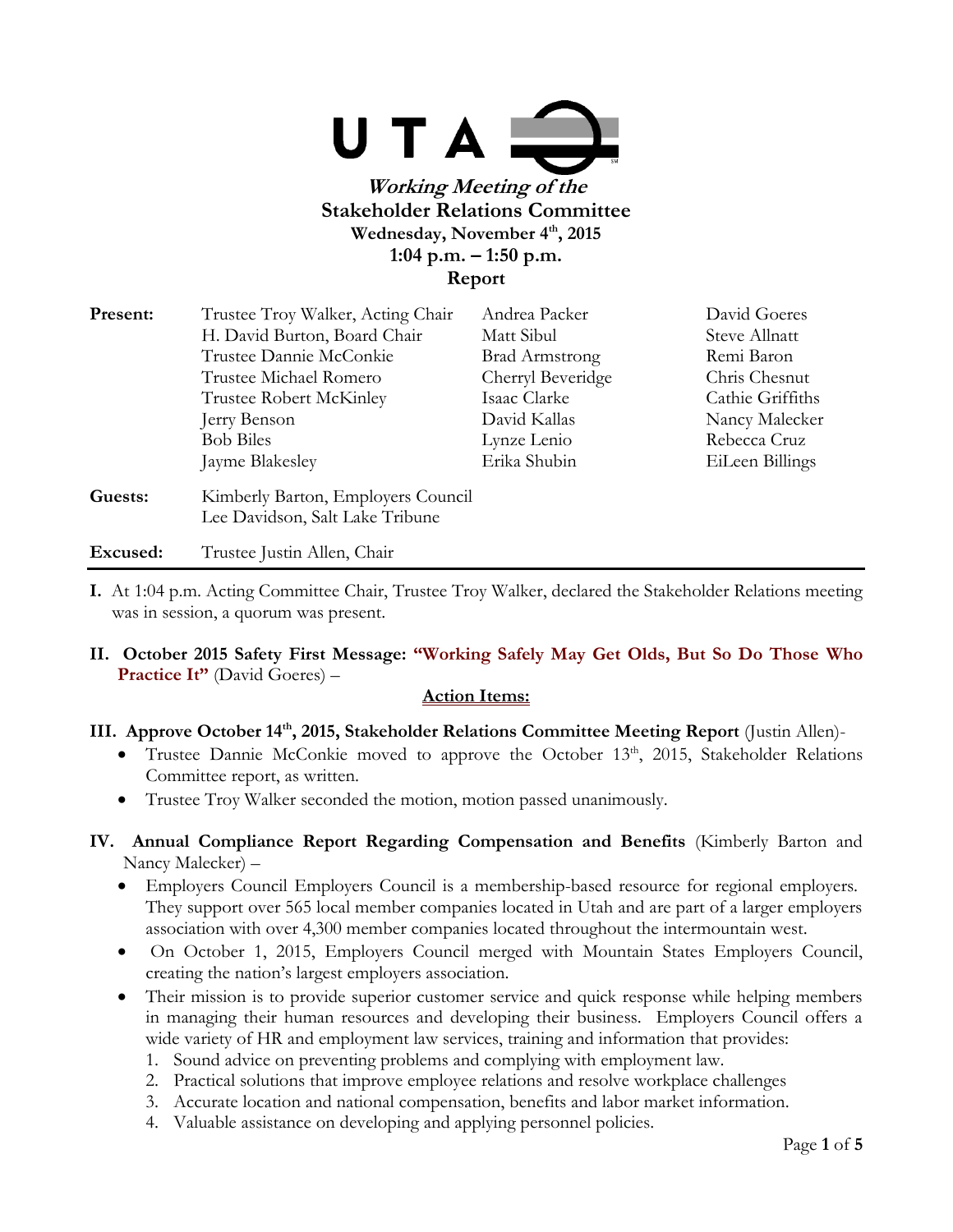- UTA's Executive Limitation Policy 2.3.1 Compensation and Benefits:
	- 1. Requires UTA to establish total compensation and benefits which represent market value for the skills employed within comparable industry labor markets made up of appropriate transit, government, and non-profit sectors. Comparisons may be expanded to include private industry when transit, government and non-profit sector information is not available or adequate.
- Cash Compensation Results (Cash UTA versus Market) All Administrative Employees:
	- 1. Base Pay =  $91\%$  (9% below market rate)
	- 2. Variable Pay  $= 87\%$  (13% below market rate)
	- 3. Total Cash Compensation =  $89\%$  (11% below market rate)
	- 4. UTA average market rate of pay/compensation is 85% (15% below market rate)
- All Administrative Employees Benefits Results:
	- 1. Health and Welfare is within market norms
	- 2. Retirement is within market norms
	- 3. Paid Leave is below market norms
	- 4. Additional Benefits are within market norms.
- Summary:
	- 1. UTA's overall total compensation program is comparable to what is being provided by other organization in the "relevant" labor market.
	- 2. UTA has a well-designed, well-administered, market-based total compensation program for its administrative employees.
- Trustee Robert McKinley moved that the Stakeholder Relations Committee received the annual Compliance presentation regarding Compensation and Benefits and approved the report results.
- Trustee Dannie McConkie seconded the motion, motion passed unanimously.

#### **Information Items:**

#### **V. Local Option Update** (Matt Sibul) -

- The final results will not be available until November  $17<sup>th</sup>$ , after all mail-in ballots have been counted. If a county is within a 1% range, a recount will be required.
- To date unofficially statewide, Proposition I pass in 10 of the 17 counties.
- Of the six counties that UTA serves:
	- 1. Weber passed: 57% for and 43% against
	- 2. David passed: 56% for and 44% against
	- 3. Tooele passed: 51% for and 49% against
	- 4. Box Elder failed: 38% for and 62% against
	- 5. Utah failed: 43% for and 57% against
	- 6. Salt Lake currently 49.1% for and 50.9% against (vote too close to call over 22,000 ballots still need to be counted)
- Matt Sibul reported that UTA is excited that certain counties supported Proposition I. UTA has received beneficial feedback from the 1,300 online surveys.
- In the counties that passed Proposition I, UTA has baseline service plans. These plans may include ski service as part of the baseline. UTA will meet with county officials to finalize these plans.
- Residents will begin to see service changes during April 2016.
- UTA will not receive revenue from Proposition I until July of 2016.
- By August, UTA will implement a system re-design across the service area.
- Some of the service changes will not be realized for one to two years, i.e., purchase of new buses.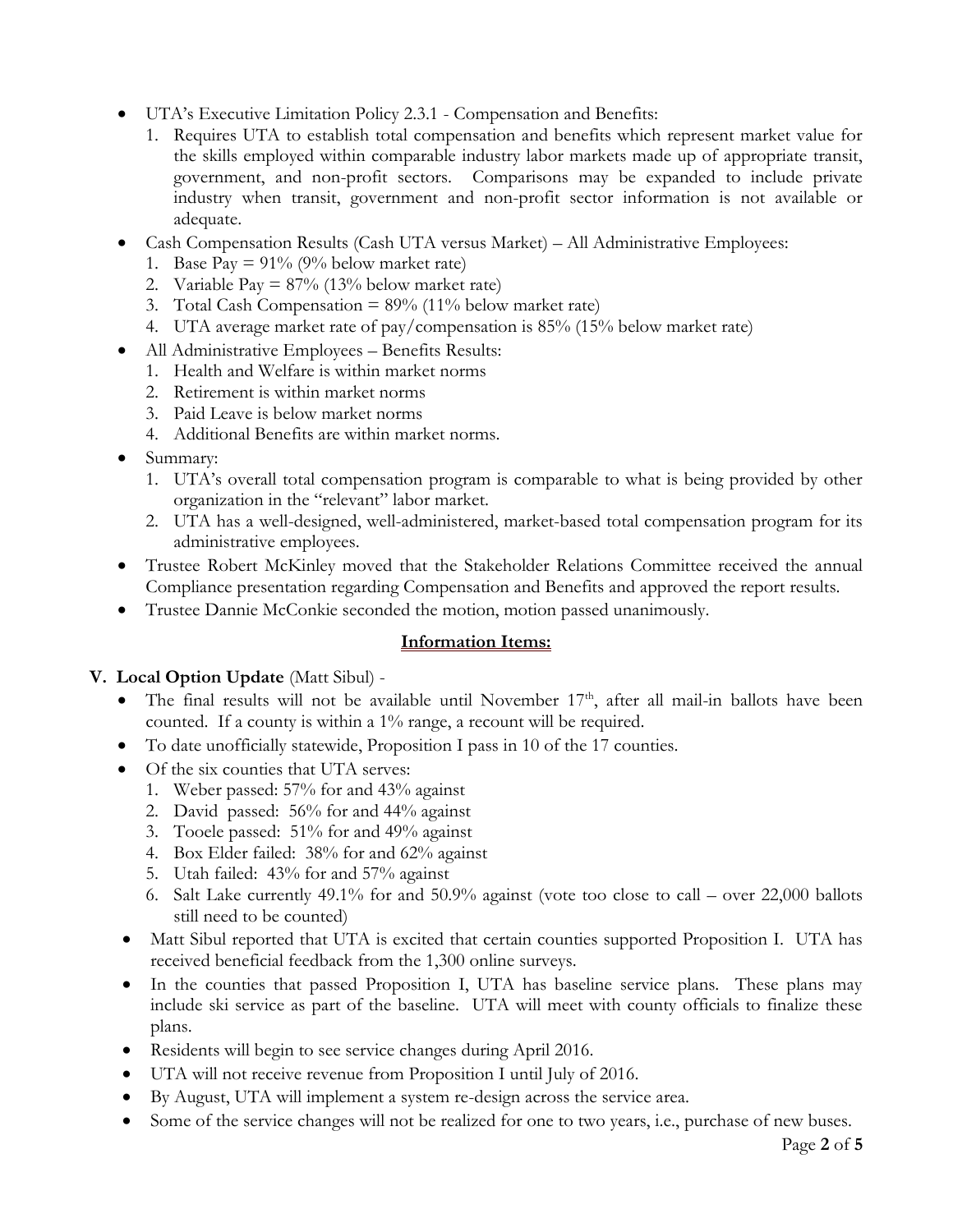# **VI. October Social Media Report** (Lynze Lenio and Andrea Packer) -

- What is Twitter:
	- 1. Twitter is a social network that allows users to read and send 140-character messages known as "Tweets".
	- 2. You can also follow topics or conversations using "hashtags".
	- 3. UTA uses Twitter to share information, answers questions and alerts riders to rail delays.
- Promoting Open Houses:
	- 1. UTA announced that there was just one more week to visit a UTA Open House and share their service feedback.
	- 2. UTA also announced that people could take the online survey at http://ow.ly/T2xTE
	- 3. UTA celebrated 10,000 Facebook followers on Social Media during October.
		- a. Scavenger Hunt winners received a \$20 FarePay card
- Ridership Growth: Data indicated that significantly more riders are taking advantage of recently enhanced bus, TRAX and S-Line services.
- FY 2016 Tentative Budget:
	- 1. On October 14<sup>th</sup> Lynze published on social media that UTA staff presented the Tentative 2016 Budget to the Board of Trustees. The proposed budget includes a recommendation to continue fare discounts for FarePay users, increase bus, rail and paratransit service and improve rider resources. UTA's Executive staff also announced that they would decline their performance incentive pay for 2016 and 2016 goal achievements and direct those resources to service and operations.
- Human Interest Story:
	- 1. A young boy riding the system lost his favorite stuffed bear and he was unable to sleep without it. An announcement went out asking riders if they had seen it. The bear was never found, however, staff was able to purchase this boy a new bear to sleep with.
- October Twitter Follower Growth: During October, UTA saw an increase of 308 followers for a total of 19,166.
- Most Popular Twitter Links for October:
	- 1. October  $13<sup>th</sup>$ : First scavenger hunt clue (86 clicks).
	- 2. October  $8<sup>th</sup>$ : Last open house reminder (66 clicks).
	- 3. October  $12^{th}$ : Scavenger hunt kickoff (61 clicks).
	- 4. October 28<sup>th</sup>: Tentative FY 2016 Budget approval (51 clicks).-
	- 5. October  $15<sup>th</sup>$ : Extra service to University of Utah/Brigham Young University Games (32) clicks).
- Facebook Growth: During October, UTA gained 174 new Facebook followers, for a total of 10,086 followers.
- Top Five (5) Facebook Posts:
	- 1. October 5<sup>th</sup>: Promoted Open House (35.2K reached, 514 likes, comments or shares).
	- 2. October 1<sup>st</sup>: Jerry Benson's Commute (2.9K reached, 50 likes, comments or shares).
	- 3. October 8<sup>th</sup>: Early service to ESPN Game Day (2.8K reached, 47 likes, comments or shares).
	- 4. October 12<sup>th</sup>: Scavenger Hunt Kickoff (2.8K reached, 74 likes, comments or shares).
	- 5. October 19<sup>th</sup>: UTA Commercial (2.3K reached, 37 likes, comments or shares).

#### **VII. Stakeholder Relations Dashboard** for September (Andrea Packer) -

- Responsible Executive is Andrea Packer, Vice-President of Communications and Customer Focus.
- Board Goal: Develop, Track and Show Improvement with Three (3) Customer Satisfaction Indicators. Staff identified recommendations for three customer satisfaction indicators. They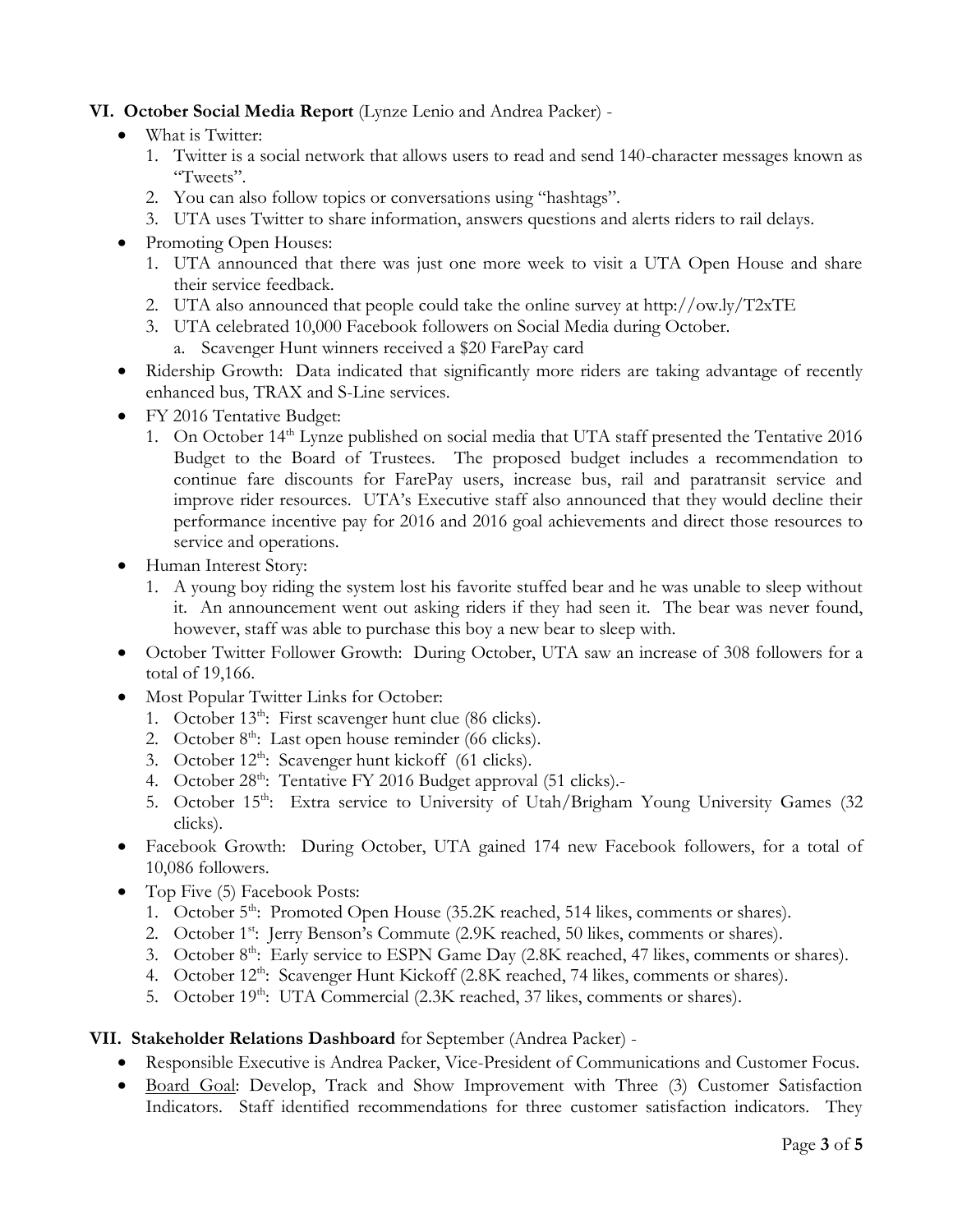were presented to the Planning and Development Committee and approved by the Board during April 2015. The three indicators are:

- 1. Net Promoter Score (NPS) and Satisfaction Survey: First conducted in 2013. This year approximately 76,000 surveys were conducted. This survey will be conducted annually going forward. The on-board customer survey includes all bus routes, TRAX and FrontRunner. Using the 2013 survey as a baseline, staff is conducting the survey this fall and (a) highlight areas of change/improvement and (b) identify current areas that can be addressed. A preliminary survey was tested in June with a small sampling of riders. Staff made final adjustments to the survey and it is currently out in the field.
- 2. Reliability: UTA has tracked on-time reliability for bus, rail and paratransit for years and has targets established for 2014. During August, staff began including a monthly dashboard report for the Board that tracks current reliability compared to the goals.
- 3. Real-Time information: This is a new measurement initiative for the agency. Staff is in the process of developing targets and implementing procedures to monitor the accuracy of realtime departure predictions on TRAX, to be completed by December  $1<sup>st</sup>$ . Monitoring will begin and a report provided to the Board beginning in December 2015.
- $\bullet$  Board Goal: Make a "Go/No-Go" decision on Distance-based Fare by October 31<sup>st</sup>, 2015. If this decision is "Go", launch in January 2016.
	- 1. Process began last year to develop UTA's next phase of fare policy, with a focus on a distancebased fare structure. Phase 1 of the Fare Policy Analysis Project – completed in early 2015 – included the research phase. Activities included a review of existing research/studies, 60 stakeholder interviews, a telephone survey to the public, and an on-board/online survey of riders. This effort recently concluded with a series of six focus groups that tested four potential fare scenarios. UTA also initiated a distance-based fare beta test on October 2, 2014 on three bus routes in Utah County – that pilot program concluded in April. After analyzing all the research, staff presented to the Board in June. Based on the extensive input received, staff is revising the potential scenarios. Staff is also doing an analysis of the impacts of the scenarios on other operations/systems within the organization. The revised scenarios are scheduled to be completed shortly. Work also continues on the technology development required to support a distance-based fare structure. The BYU pilot provided valuable information about the technology, which staff is using to make performance improvements. In addition, a major technology update/release is scheduled for this month, to be followed by 3-6 months of required testing. Additional technology development may be required to support DBF, depending on the preferred scenarios that emerge.
	- 2. **Action Item: The technical and marketing research has been completed. Staff will be communicating to the Board their recommendation regarding "Go/No-Go" for distance-based-fare by the end of December 2015.**

#### **XIII. Community Transit Advisory Committee (CTAC)** (Matt Sibul and Andrea Packer) -

- Starting last year, UTA staff has been working to cultivate a group of stakeholders to offer feedback on everything from fare policy to service design. To move this forward, a partnership was developed with the Communications/Marketing and Planning Departments.
- Goal: Develop an additional, regular and external source of information relative to UTA service and planning. This information would come from different audiences and perspectives.
- Strategy: Create a committee to meet on a regular basis to provide input on issues of importance to UTA customers and how the agency provides service.
	- 1. Use the group as a sounding board in which specific questions would be asked.
	- 2. Provide a forum for the group to raise issues.